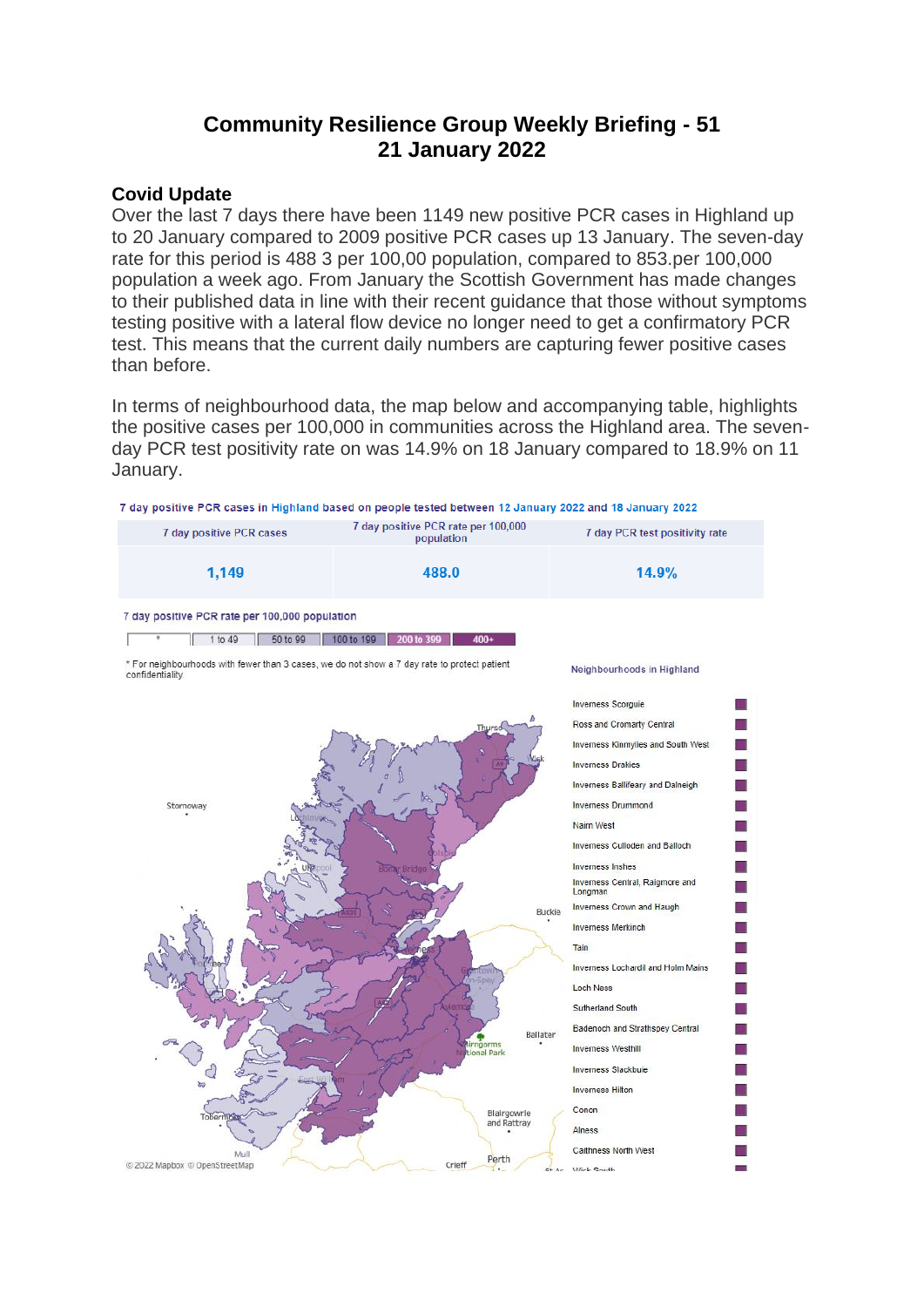# **Scottish Government Guidance on Coronavirus (COVID-19): staying safe and protecting others**

The Scottish Government revised its rules and guidance on how to stay safe and help prevent the spread of COVID-19 on 18 January 2022. You can find the most recent version here:

[https://www.gov.scot/publications/coronavirus-covid-19-staying-safe-and-protecting](https://www.gov.scot/publications/coronavirus-covid-19-staying-safe-and-protecting-others/)[others/](https://www.gov.scot/publications/coronavirus-covid-19-staying-safe-and-protecting-others/)

# **Scottish Government messages this week**

The First Minister gave a Coronavirus (COVID-19) statement to the Scottish Parliament on 18 January 2022

[https://www.gov.scot/publications/coronavirus-covid-19-update-first-ministers](https://www.gov.scot/publications/coronavirus-covid-19-update-first-ministers-statement-18-january-2022/)[statement-18-january-2022/](https://www.gov.scot/publications/coronavirus-covid-19-update-first-ministers-statement-18-january-2022/)

# **Key Points include:**

The First Minister set out the latest data and explained why, although significant pressures and uncertainties do remain, the data nevertheless gives confidence that a corner has been turned on the Omicron wave.

Cases continue to fall across most age groups although caution is needed in interpreting case data given the recent changes to guidance on PCR and lateral flow testing. Additionally, the full impact of the return to work and school after the festive break won't be apparent yet in the data and it is possible that case numbers may rise again in the next couple of weeks.

From Monday 24<sup>th</sup> January, remaining statutory measures introduced in response to Omicron will be lifted, including:

- limits on attendance at indoor public events:
- the requirement for 1 metre physical distancing between different groups in indoor public places;
- the requirement for table service in hospitality premises serving alcohol on the premises; and the closure of nightclubs.

Also from Monday 24<sup>th</sup>:

- guidance advising adults against non-professional indoor contact sports removed
- guidance asking people to stick to a 3 household limit on indoor gatherings to be lifted.

However, people are advised to remain cautious when mixing socially and should continue to take lateral flow tests before meeting up with people from other households.

Work from home should continue where possible, but a hybrid return is being considered from February.

Face coverings are to remain in indoor public settings and on public transport.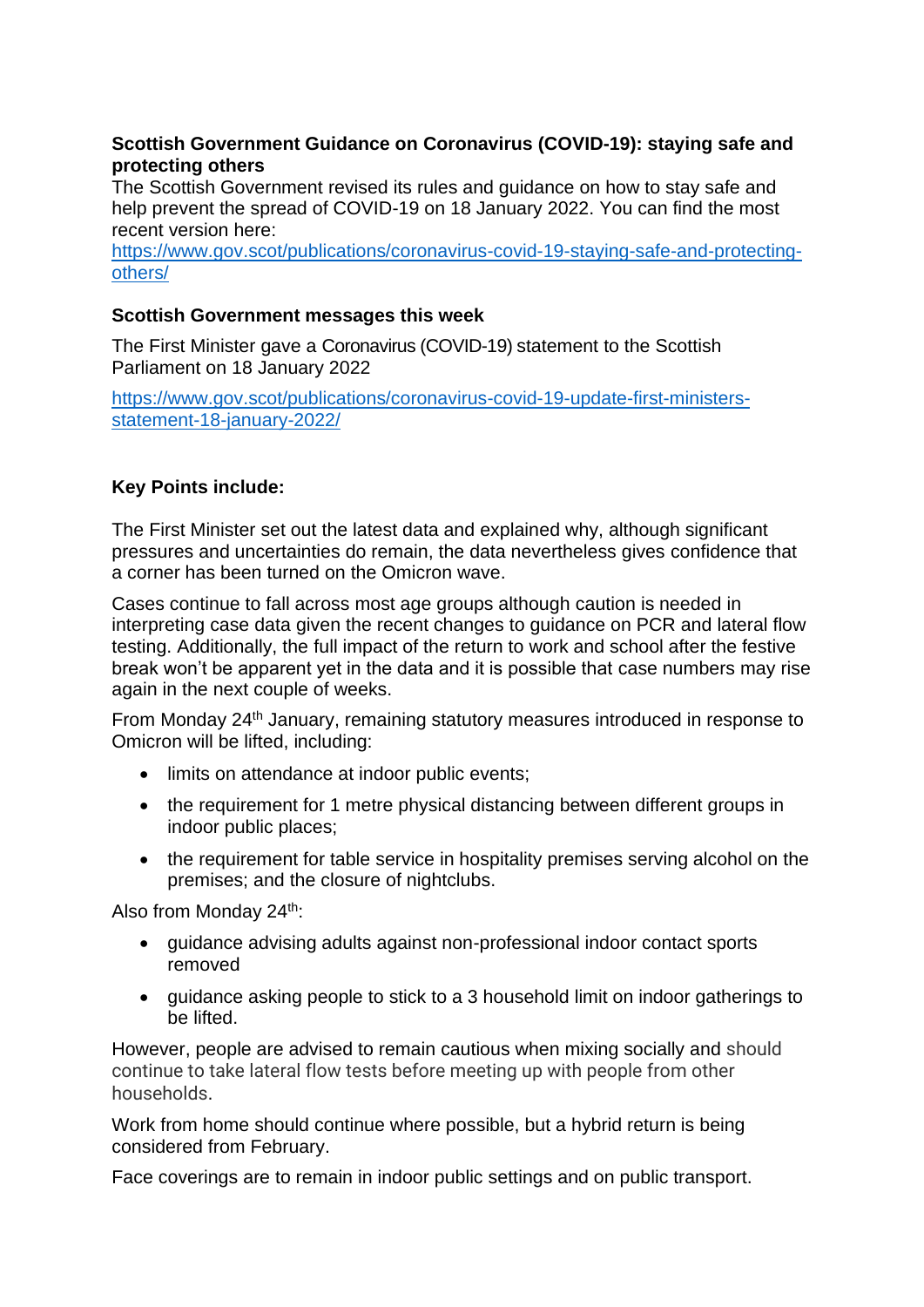In addition, hospitality businesses must continue to collect details for Test and Protect purposes.

The Covid passport scheme is not to be extended.

Second doses of the vaccine are now available for 12 to 15-year-olds and five to 11 year-olds who are household contacts of people with immune suppression will also be invited to receive vaccination soon.

# **Covid-19 Testing**

# **Symptomatic Testing (with symptoms)**

If you do believe you have symptoms, please self-isolate and book a PCR test. Postal PCR kits are available through NHS Inform either by calling 0800 028 2816 or online [https://www.nhsinform.scot/illnesses-and-conditions/infections-and](https://www.nhsinform.scot/illnesses-and-conditions/infections-and-poisoning/coronavirus-covid-19/test-and-protect/coronavirus-covid-19-how-to-do-a-pcr-test-at-home)[poisoning/coronavirus-covid-19/test-and-protect/coronavirus-covid-19-how-to-do-a](https://www.nhsinform.scot/illnesses-and-conditions/infections-and-poisoning/coronavirus-covid-19/test-and-protect/coronavirus-covid-19-how-to-do-a-pcr-test-at-home)[pcr-test-at-home.](https://www.nhsinform.scot/illnesses-and-conditions/infections-and-poisoning/coronavirus-covid-19/test-and-protect/coronavirus-covid-19-how-to-do-a-pcr-test-at-home)

In addition to the local support that is available, people can get support to self-isolate by calling the Council's helpline number: 0300 303 1362. This can include access to food and supplies to self-isolate and individuals may be entitled to a £500 selfisolation support grant.

#### **Asymptomatic Testing (without symptoms)**

It continues to be important that people test themselves even if they don't have symptoms. Taking a rapid LFD test twice a week can help stop new variants earlier, limiting the spread of the virus.

Test kits are available at pharmacies, or to order online from [www.nhsinform.scot/testing,](http://www.nhsinform.scot/testing) or by calling 119. Test kits are also available at Community testing sites.

#### **Community Testing 24 – 28 January for those without symptoms (Asymptomatic):**

The community testing programme offers rapid COVID-19 tests for people without symptoms.

#### **Next week a mobile testing unit will be in Inverness.**

Next week we have one unit deployed, "Testalot" which will be in B&M's car park at Telford Retail Park, Carsegate Road Inverness IV3 5LS. Opening times are as follows;

Monday 24 January 9am-4pm Tuesday 25 January 9am-4pm Wednesday 26 January 9am-4pm Thursday 27 January 9am-4pm Friday 28 January 9am-3pm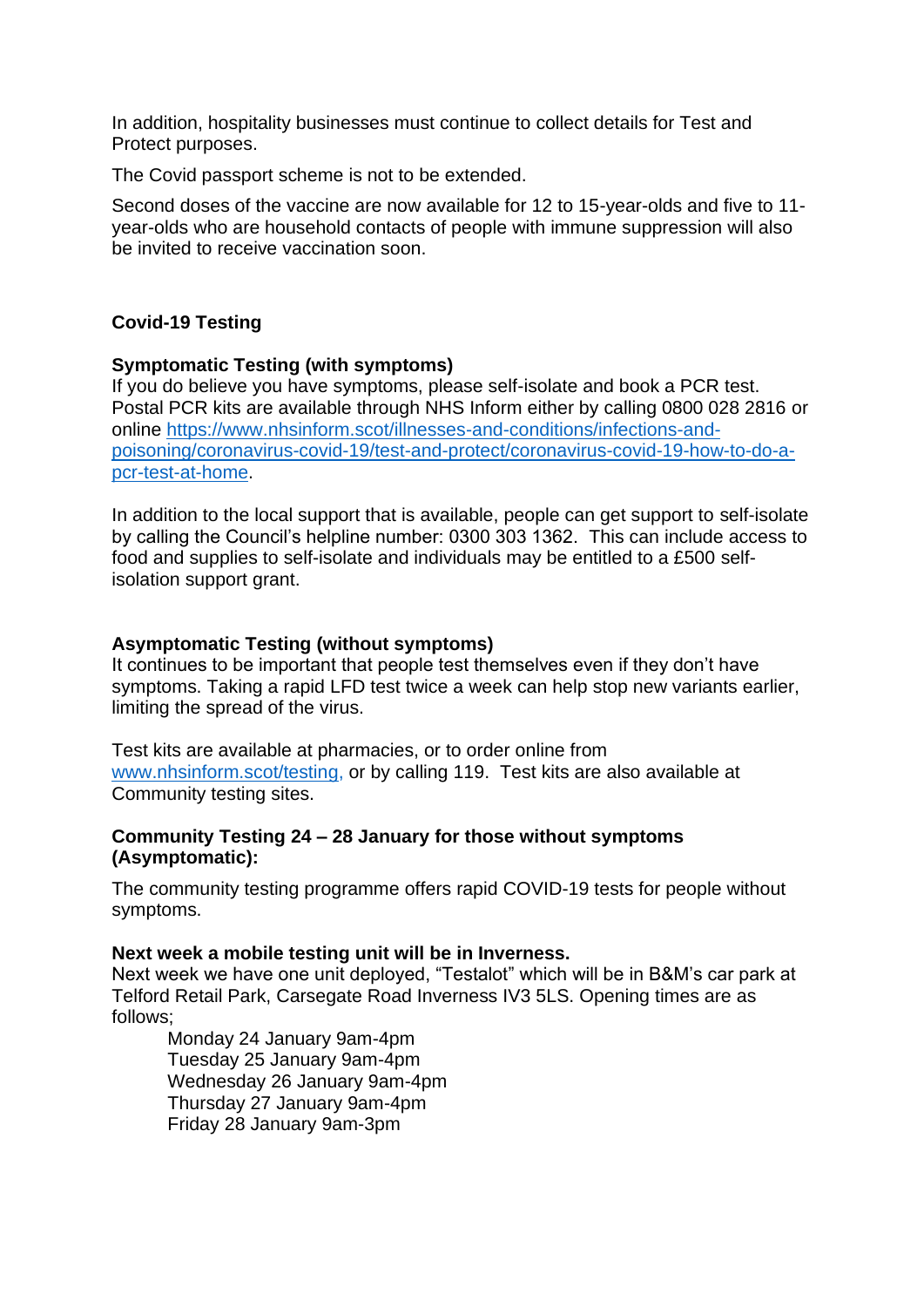Just to emphasise that there are no specific outbreaks in this community, this is to support normalising testing across the area.

No appointment is necessary, and it will be open both for asymptomatic testing and to collect LFD test kits.

Please note that these drop-in sessions for community testing are only for people without symptoms. Anyone that becomes unwell should isolate immediately and seek a PCR test. PCR tests can be booked through NHS [Inform](https://www.nhsinform.scot/illnesses-and-conditions/infections-and-poisoning/coronavirus-covid-19/test-and-protect/coronavirus-covid-19-get-a-test-if-you-have-symptoms) online or by calling 0800 028 2816.

I would appreciate it if you could encourage people across your networks to attend.

#### **Covid-19 Vaccination Update**

The latest update from NHS on the vaccine can be accessed at the following link: [www.nhsinform.scot/covid19vaccine.](http://www.nhsinform.scot/covid19vaccine)

For details of vaccination clinics in Highland, including drop-in clinics and GP practices supporting the booster roll-out, please check the link below. There are also FAQs on how vaccinations are being delivered in the NHS Highland area. <https://www.nhshighland.scot.nhs.uk/COVID19/Pages/Vaccination.aspx>

# **Vaccination Scams**

Scammers are using mobile phone numbers to offer Covid-19 tests using a 'vaccinationpass' website which then demands payment.

If you receive a message, call, or link like this, do not respond. Instead, notify [www.scamwatch.scot](https://l.facebook.com/l.php?u=http%3A%2F%2Fwww.scamwatch.scot%2F%3Ffbclid%3DIwAR1CaklQ6iwavFGlp5wGDowoOIQAIkVsr2aHwiu7cGzNoEY_ESeOOyTPex4&h=AT2cl3YgxOodbMWJBxy2LnYguaMttXmC99x_F1OYDn-BVq2Z_ko9mv0LaXAzaBAxVlnp-JCla3gPx5JSO_61K3DsLAcsx0a_eClEc-8WUpVcclYRGyB__0Pf1pe_1jGtPQ&__tn__=-UK-R&c%5b0%5d=AT3JSNQACBoUlAeDvOyI1FQ5CjRUKSKlbEgSC4-XFWORzzDjL7GKJqHUQkylGZ2kgiZGypec69ZGfxWQF2ywRbyopg37e9YxDn0jLUrTVKkMoLj9b_3Uyostyye8do4cQGl_OAqpIXv_FMedmyV2mbbyxHfWSu0IBLzYH6xQ5PTl0-WpCtCw) or call 0808 164 6000.

For information on vaccination scams and other Covid-19 related scams, visit the Trading Standards Scotland website [https://www.tsscot.co.uk/coronavirus-covid-](https://www.tsscot.co.uk/coronavirus-covid-19/coronavirus-scams/)[19/coronavirus-scams/.](https://www.tsscot.co.uk/coronavirus-covid-19/coronavirus-scams/)

# **Highland and Moray Children's Panel Members Needed**

The Highland and Moray Children's Panel are seeking people who care about making a difference in the lives of children attending hearings. A Panel Member's role is to listen and make legal decisions with and for infants, children.

Children's Panel members are part of the Children's Hearings system. The Scottish Government fund the system and Children's Hearings Scotland support the 3,000 volunteers throughout Scotland.

Panel member take part in Children's Hearings with two other Panel members. You will receive written and spoken information from the young person, their family, Social Work and anyone else who needs to be involved. You will need to be able to read quite detailed reports that provide the information to help you decide what is in the best interest of the young person at this point in their life – to ensure they are safe, loved, valued and respected.

It is a rewarding role and valuable to children in your local community. You do not need any formal qualifications but you need to be a good listener, compassionate,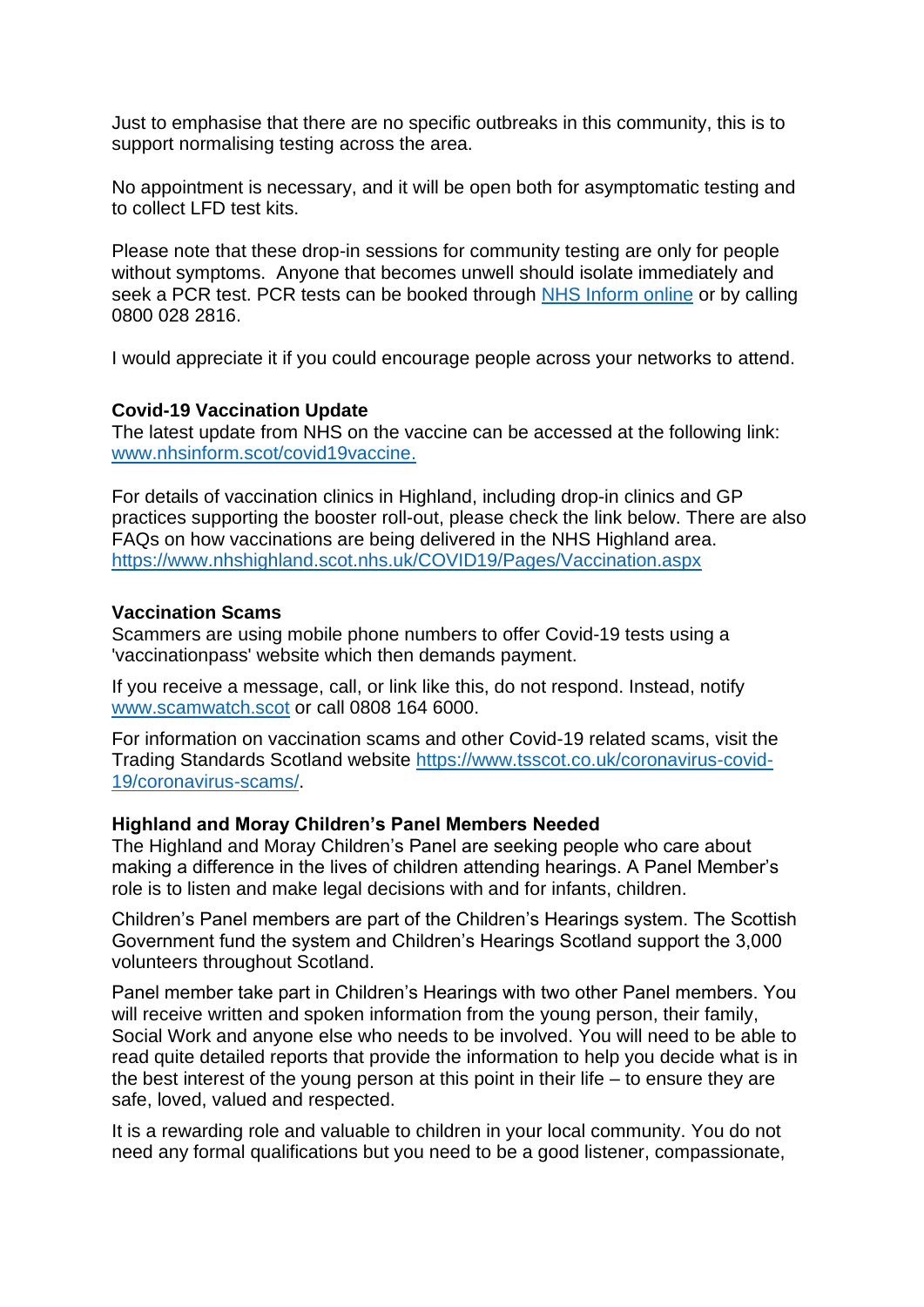empathetic and trustworthy and relate to young people in difficult circumstances. Full training will be given.

If you are interested there is an information session on Tues 1st February at 6.30pm, virtually on Microsoft Teams.

Please contact Carol Maragh by email: [Carol.maragh@chscotland.scot](mailto:Carol.maragh@chscotland.scot) or on the phone: 01463702120 for an invite. Carol can also arrange for you to speak to an existing panel member to get a real feel for the role. The information on how to apply and more detail about the role is on the Children's Hearings Scotland website, [www.chscotland.gov.uk.](https://eur02.safelinks.protection.outlook.com/?url=http%3A%2F%2Fwww.chscotland.gov.uk%2F%3Ffbclid%3DIwAR1xGGByF-2bUxbtH2EDBhPSWNEB9xozjR5ZtpbbK5Qf0qgzGgIta5lQJoU&data=04%7C01%7CRosemary.MacKinnon%40highland.gov.uk%7C4f4f30957f124ad6a58508d9da707951%7C89f0b56e6d164fe89dba176fa940f7c9%7C0%7C0%7C637780999469836509%7CUnknown%7CTWFpbGZsb3d8eyJWIjoiMC4wLjAwMDAiLCJQIjoiV2luMzIiLCJBTiI6Ik1haWwiLCJXVCI6Mn0%3D%7C3000&sdata=4dIAvBM2oaZhfbZ%2FZ7Y2AbwQY4g%2B1PGemNWlnuP5Imw%3D&reserved=0)

# **SSEN Resilient Communities Fund Stakeholder consultation on criteria and scope of the fund**

**T**he Scottish and Southern Electricity Networks Resilient Communities Fund is a grant-giving fund which is open to not-for-profit community groups and charities in both SSEN's electricity distribution network areas in central southern England and the north of Scotland. SSEN is consulting on the future direction of its Resilient Communities Fund. Further details are in the attached leaflet. Consultation responses must be submitted by email to stakeholder.engagement@sse.com before 5pm on 2<sup>nd</sup> Feb.

# **Highland Criminal Justice Partnership Funding opportunities**

The CJP is delighted to confirm that there are two proposals for funding new activities in Highland connected to the delivery of Justice related activities.

**[Small Change for Justice](https://www.surveymonkey.co.uk/r/smallChange22)** 

Groups interested in the smaller grants, up to £4000, route will be asked to pitch live to a limited audience with a dedicated presentation for each of the groups taking part lasting up to 3 minutes. Applicants need to read [the](https://eur02.safelinks.protection.outlook.com/?url=https%3A%2F%2Fr20.rs6.net%2Ftn.jsp%3Ff%3D001whvo3-ZD_tUjbkzoQ1LXKbz3bcvatTKVwJLZb78qUwi_Ea1EZzFp7G3dh8CcQqwR8-w9tzPvYQJyW5rS1-Jht-niQveLW5dN0ETCXbf7RDdllI8M-bmSUe4DWSJWOCECHbHk03vZ7pWZm0XqwIlskF9tDPFi8mP-YH1L7Qn-Av2606vFepiGTbiDTVrPc305cTbSYiY-lTDGkOVCKyV_OXYTL2YBl9QqFC-21n7tA5w%3D%26c%3D-iSj1mRhN9NWPytR8ge-jNlRqzCEMQ9zyobGpWvsz454Gqx0FrriJA%3D%3D%26ch%3DBStSwlDg0A_Wk9EYONT5pIAKruyEYaH4JLc_kVzsROzBweRr8I-GQg%3D%3D&data=04%7C01%7CRosemary.MacKinnon%40highland.gov.uk%7Cb1e2f3a5fcdb470d780008d9dbf6132e%7C89f0b56e6d164fe89dba176fa940f7c9%7C0%7C0%7C637782672188454108%7CUnknown%7CTWFpbGZsb3d8eyJWIjoiMC4wLjAwMDAiLCJQIjoiV2luMzIiLCJBTiI6Ik1haWwiLCJXVCI6Mn0%3D%7C3000&sdata=y%2FMUQH1vvTepr4iFocmIlhj3f0Gn%2BdgBa91Y7VvzA%2BQ%3D&reserved=0)  [following Information a](https://eur02.safelinks.protection.outlook.com/?url=https%3A%2F%2Fr20.rs6.net%2Ftn.jsp%3Ff%3D001whvo3-ZD_tUjbkzoQ1LXKbz3bcvatTKVwJLZb78qUwi_Ea1EZzFp7G3dh8CcQqwR8-w9tzPvYQJyW5rS1-Jht-niQveLW5dN0ETCXbf7RDdllI8M-bmSUe4DWSJWOCECHbHk03vZ7pWZm0XqwIlskF9tDPFi8mP-YH1L7Qn-Av2606vFepiGTbiDTVrPc305cTbSYiY-lTDGkOVCKyV_OXYTL2YBl9QqFC-21n7tA5w%3D%26c%3D-iSj1mRhN9NWPytR8ge-jNlRqzCEMQ9zyobGpWvsz454Gqx0FrriJA%3D%3D%26ch%3DBStSwlDg0A_Wk9EYONT5pIAKruyEYaH4JLc_kVzsROzBweRr8I-GQg%3D%3D&data=04%7C01%7CRosemary.MacKinnon%40highland.gov.uk%7Cb1e2f3a5fcdb470d780008d9dbf6132e%7C89f0b56e6d164fe89dba176fa940f7c9%7C0%7C0%7C637782672188454108%7CUnknown%7CTWFpbGZsb3d8eyJWIjoiMC4wLjAwMDAiLCJQIjoiV2luMzIiLCJBTiI6Ik1haWwiLCJXVCI6Mn0%3D%7C3000&sdata=y%2FMUQH1vvTepr4iFocmIlhj3f0Gn%2BdgBa91Y7VvzA%2BQ%3D&reserved=0)nd complete an [initial application to bid.](https://eur02.safelinks.protection.outlook.com/?url=https%3A%2F%2Fr20.rs6.net%2Ftn.jsp%3Ff%3D001whvo3-ZD_tUjbkzoQ1LXKbz3bcvatTKVwJLZb78qUwi_Ea1EZzFp7G3dh8CcQqwRTzDBdcpJVHiKZIzemI7raOGQnDXm3XdZaorrjRGpajMmWm7eQYHT8WtjVgtyZ8dPpiqDlfO8aEJA2ow7QTC1k7Gay6Fm2csogAKJfKjpdWpcQ8KBclwWIg%3D%3D%26c%3D-iSj1mRhN9NWPytR8ge-jNlRqzCEMQ9zyobGpWvsz454Gqx0FrriJA%3D%3D%26ch%3DBStSwlDg0A_Wk9EYONT5pIAKruyEYaH4JLc_kVzsROzBweRr8I-GQg%3D%3D&data=04%7C01%7CRosemary.MacKinnon%40highland.gov.uk%7Cb1e2f3a5fcdb470d780008d9dbf6132e%7C89f0b56e6d164fe89dba176fa940f7c9%7C0%7C0%7C637782672188454108%7CUnknown%7CTWFpbGZsb3d8eyJWIjoiMC4wLjAwMDAiLCJQIjoiV2luMzIiLCJBTiI6Ik1haWwiLCJXVCI6Mn0%3D%7C3000&sdata=9ritPCpVTDIW%2BwXISHFHJp4prnqbN9Hlswv635v%2B8lA%3D&reserved=0) Successful bids applicants will be invited to take part in a limited audience event on March 18, 2022.

Closing date for applications: 7 February 2022. Funding needs to be spent within 12 months of May 2022, which is the latest start date for your proposed activity. Apply here<https://www.surveymonkey.co.uk/r/smallChange22>

# • **[Community Justice Dragon's Den](https://www.highlandtsi.org.uk/cj-dragons-den)**

The Community Justice Partnership in Highland would like to invite expressions of interest from third sector organisations for larger grants (minimum of £20k, maximum £40k) for more substantive and targeted initiatives. Short listed applicants will be invited to pitch through a digital interview in late March in a Dragon's Den format.

This is an opportunity to deliver services in a new and imaginative way, specifically in relation to the following criteria:

- Creating opportunities for people to undertake their Community Payback Order with an unpaid work or other activity requirement within communities and on community projects.

- Working with people who have an offending history to support their recovery and reduce their risk of reoffending within rural and remote rural Highland. Expressions of interest close 7<sup>th</sup> February. Dragon's Den: 22 March (tbc). <https://www.highlandtsi.org.uk/cj-dragons-den>